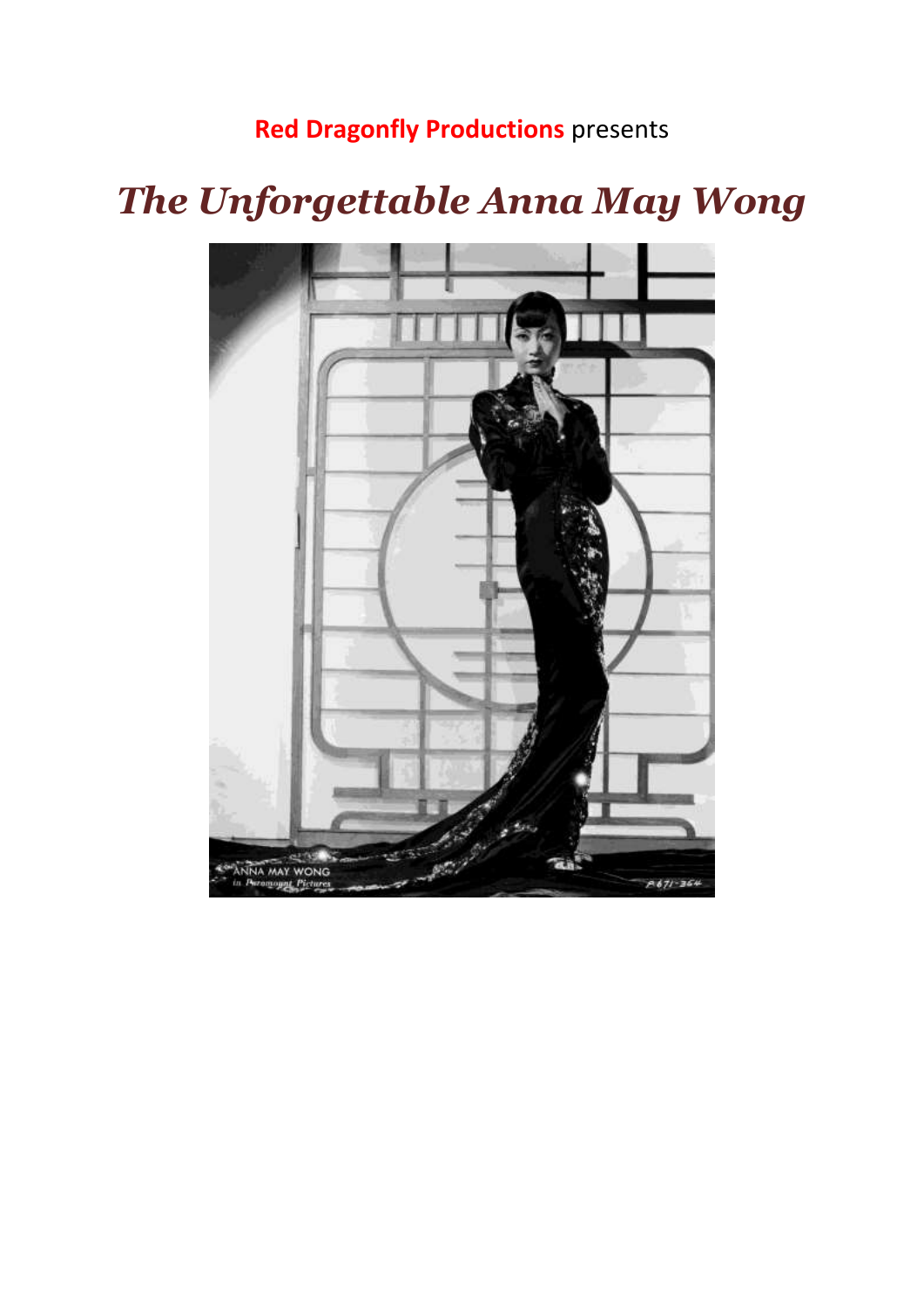## The Unforgettable Anna May Wong

### *These foolish things remind me of you…*

*Join the inimitable Anna May Wong in one of her cabaret shows where, amongst some of her favourite songs and clips from her films, she tells us of her rise from laundry girl to one of Hollywood's most glamorous stars in the 1930s, and of her fight to prove that the world needed a Chinese star like her whether they wanted one or not.* 

**The Unforgettable Anna May Wong** celebrates the tragic and wonderful life of 1930s pioneering Chinese-American Hollywood Actress. Fighting against prejudice and ignorance Anna May rose from being a laundry girl in American to become one of the acting elite, an international leading lady, well-loved in Europe, that was not allowed to kiss her leading man. This is her story, her search for identity, her hopes and fears and the personal sacrifices she made for the art that she loved.

After the success of *The Empress and Me*, **An Evening with Miss Wong** is the second solo show commissioned by British East Asian actor and producer **Michelle Yim** and written by Bloomsbury playwright **Ross Ericson**. Ericson's critically acclaimed *Casualties* was nominated for an Off West End Award and his solo World War One play *The Unknown Soldier* officially sold out at Edinburgh Fringe 2016. Both plays, along with his adaptation of Henry Fielding's *Tom* 



*Jones* and 5 star *Gratiano*, have been published by Methuen Drama, Bloomsbury.

The show has now been rebranded as **The Unforgettable Anna May Wong**. This project's development was supported using funding from **Arts Council England.** The play had a full run at Edinburgh Festival Fringe in Assembly Rooms in August 2018. The show was first produced by **Grist to the Mill Productions**, which championed new writing in British theatre, and is now presented by its sister company **Red Dragonfly Productions** aimed at bringing stories from the East to the British stage.

At **Red Dragonfly**, we take pride that our theatre productions are "British" – where East Asian stories are adapted specifically into a structure and language that would be familiar to European audiences whilst retaining the authenticity and spirit of the original text. Above all, our productions are great stories - entertaining introductions to Chinese culture and literature for the British and European audience; students of Chinese and East-Asian Studies; second generations of Chinese who are born in the UK; and students of Drama studies.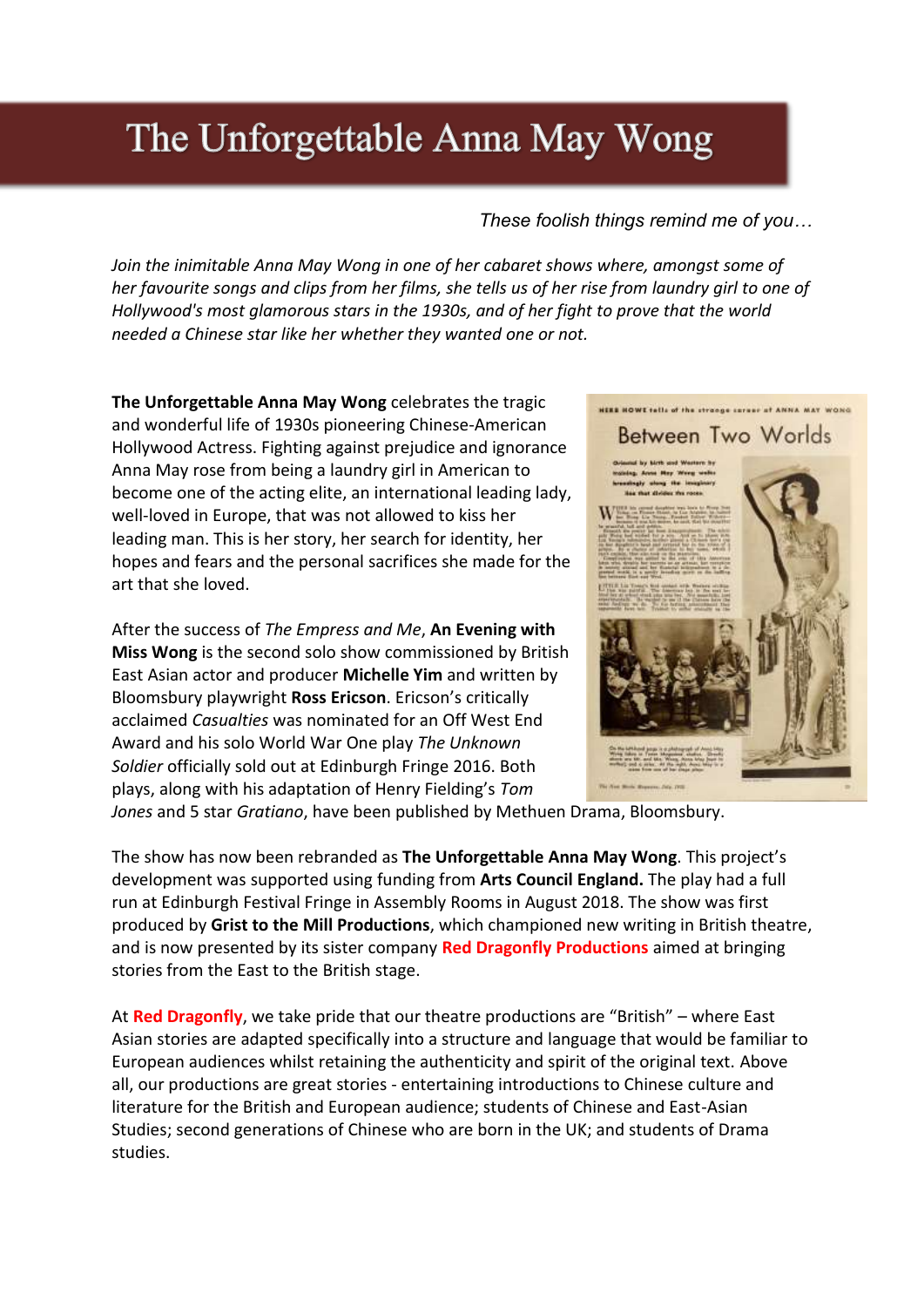### Reviews

#### Press Reviews:



*'You don't have to be a movie fan to enjoy this'* – **The Scotsman**



'*Playful, entertaining documentary-theatre with a light touch and a pleasant appreciation for Old Hollywood charm"* – **Edinburgh49+3**

*'The story is absorbing…'* – **The Stage**

*'Yim… beguiles the audience with a sly smile… and some truly impressive singing'* – **British Theatre Guide**

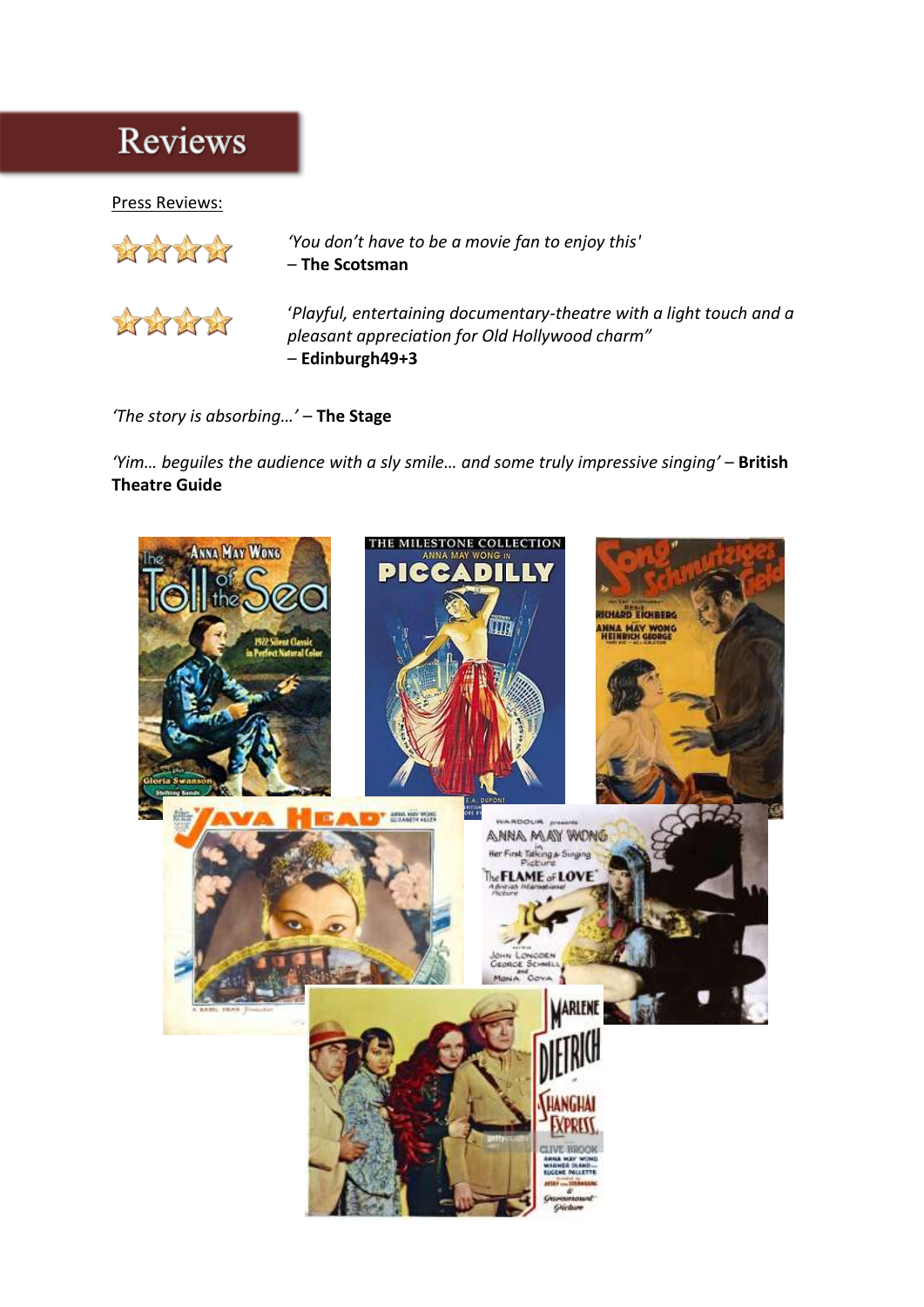# Show Package Information

| The Unforgettable Anna May Wong |                                                                     |
|---------------------------------|---------------------------------------------------------------------|
| Genre:                          | Drama, solo show                                                    |
| Themes:                         | Identity, Culture, Film history, 1920s-1930s, China vs America      |
| Availability:                   | Touring 2019-2020: please contact for dates:                        |
|                                 | info@reddragonflyproductions.co.uk                                  |
| Running time:                   | 1 hr 15min                                                          |
| Post-show Discussion:           | Available                                                           |
| Suitable for:                   | Adults, 12+                                                         |
| Insurance:                      | Full public liability cover                                         |
| Marketing:                      | Press and marketing, A3 and A4 posters, DL flyers will be provided  |
| <b>Technical Requirements</b>   |                                                                     |
| Minimum                         | $3m \times 2m$                                                      |
| performance                     |                                                                     |
| area:                           |                                                                     |
| Layout:                         | Theatre: thrust, traverse etc.                                      |
| Set:                            | Very flexible, depending on venue/space, will include free-standing |
|                                 | props: a hat stand, a microphone and stand, a side table with       |
|                                 | champagne bottle and cocktail glass, a back project screen.         |
| Lighting:                       | General wash through out                                            |
|                                 | Songs sections: wash with red tint, spotlight on microphone         |
| Sound:                          | Sound on laptop, just need minijack connection into desk.           |
| <b>Blackout needed:</b>         | Yes                                                                 |
| Get in & set up:                | 3 <sub>hr</sub>                                                     |
| Get out:                        | 1 <sub>hr</sub>                                                     |
| Company:                        | 1 actor & 1 stage manager                                           |
| Parking:                        | 1 car/van                                                           |
| Hospitality:                    | If available - for two people                                       |



Michelle Yim as Anna May Wong (Production image from rehearsal) / Anna May Wong in her solo woman show in 1933 (taken by Carl Van Vechten)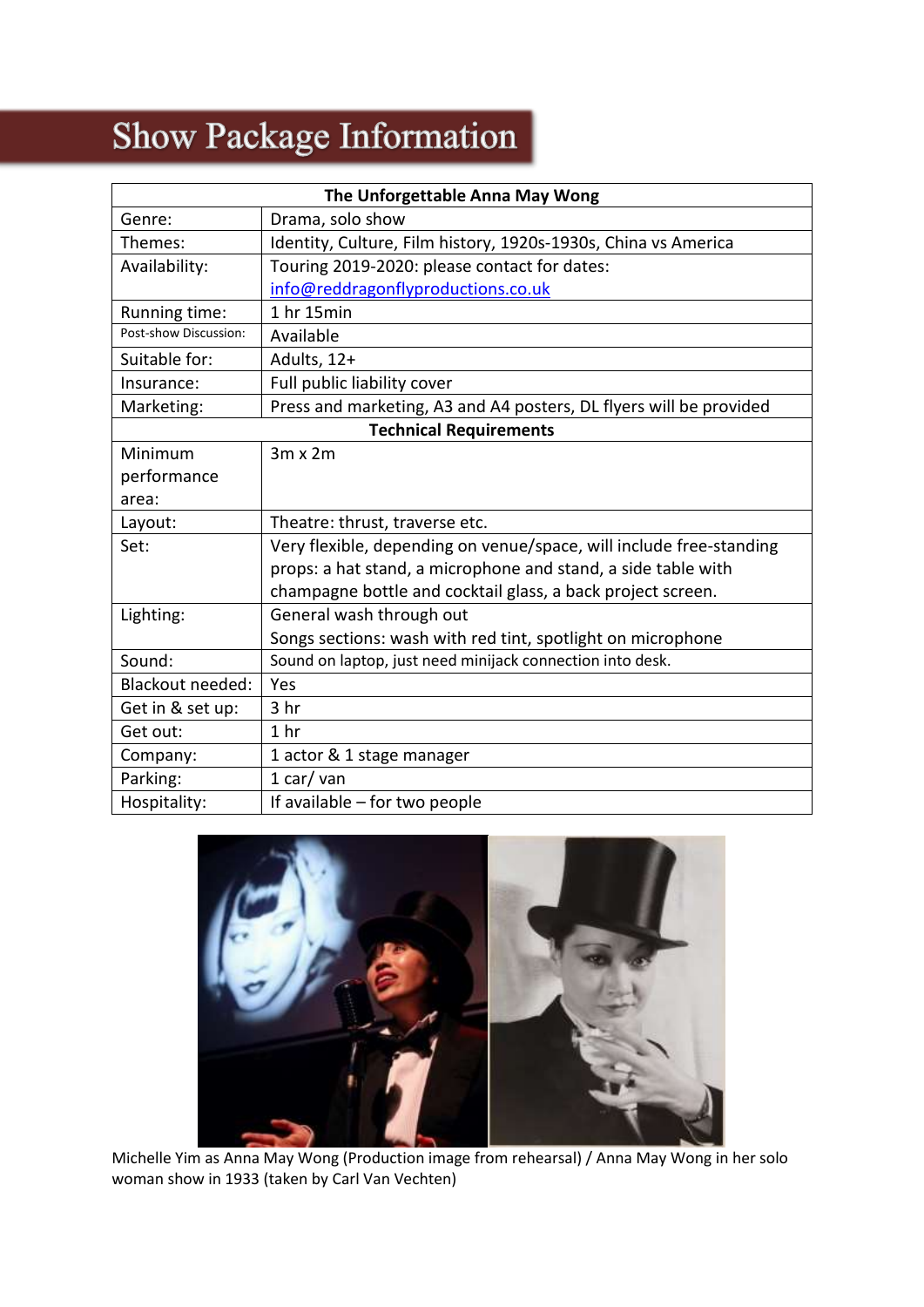### **Creatives**



#### Director, Playwright & Show Operator: **Ross Ericson**

Ross has been acting since the mid 1990s and has appeared in productions of *Othello*, *Teechers*, *Macbeth*, *A Man for All Seasons*, and *The Little Shop of Horrors* and, more recently, as Lennie in *Of Mice and Men* (Lighthouse, Poole), a Corner man/Bailiff in *Sucker Punch* (Royal Court, London), Ben in *The Dumb Waiter* (The Mill Theatre, Guildford), Number 4 in *Fewer Emergencies* (The Print Room, London), Pembroke/Austria in *King John* (Union Theatre, London), Ned in *Parlour Song* (Cockpit Theatre, London), Jake in *27 Wagons Full of Cotton* (Riverside Studios, London) and The Stage Manager in *Our Town* (Apollo Theatre Company, Touring).

Ross is the resident playwright of **Grist to the Mill Productions**. Among his writing credits are a stage adaptation of Henry Fielding's *Tom Jones* – which has been optioned by LA Theatre Works in California – *Punchline*, *Life*, *The Autumn of Han* and the critically acclaimed, and OffWestend Awards nominated, *Casualties*, which is published by Methuen Drama. His soloshow *The Unknown Soldier*sold-out its run at Edfringe 2016 and his most recent play *Gratiano* received 4 and 5 star reviews in Edfringe 2017. www.rossericson.co.uk



Anna May Wong interview in 1931 / Anna May Wong and sister Mary Wong / Anna May Wong was born "Wong Liu Tsiong" in LA Chinatown, second daughter in the family, here pictured in her mother's lap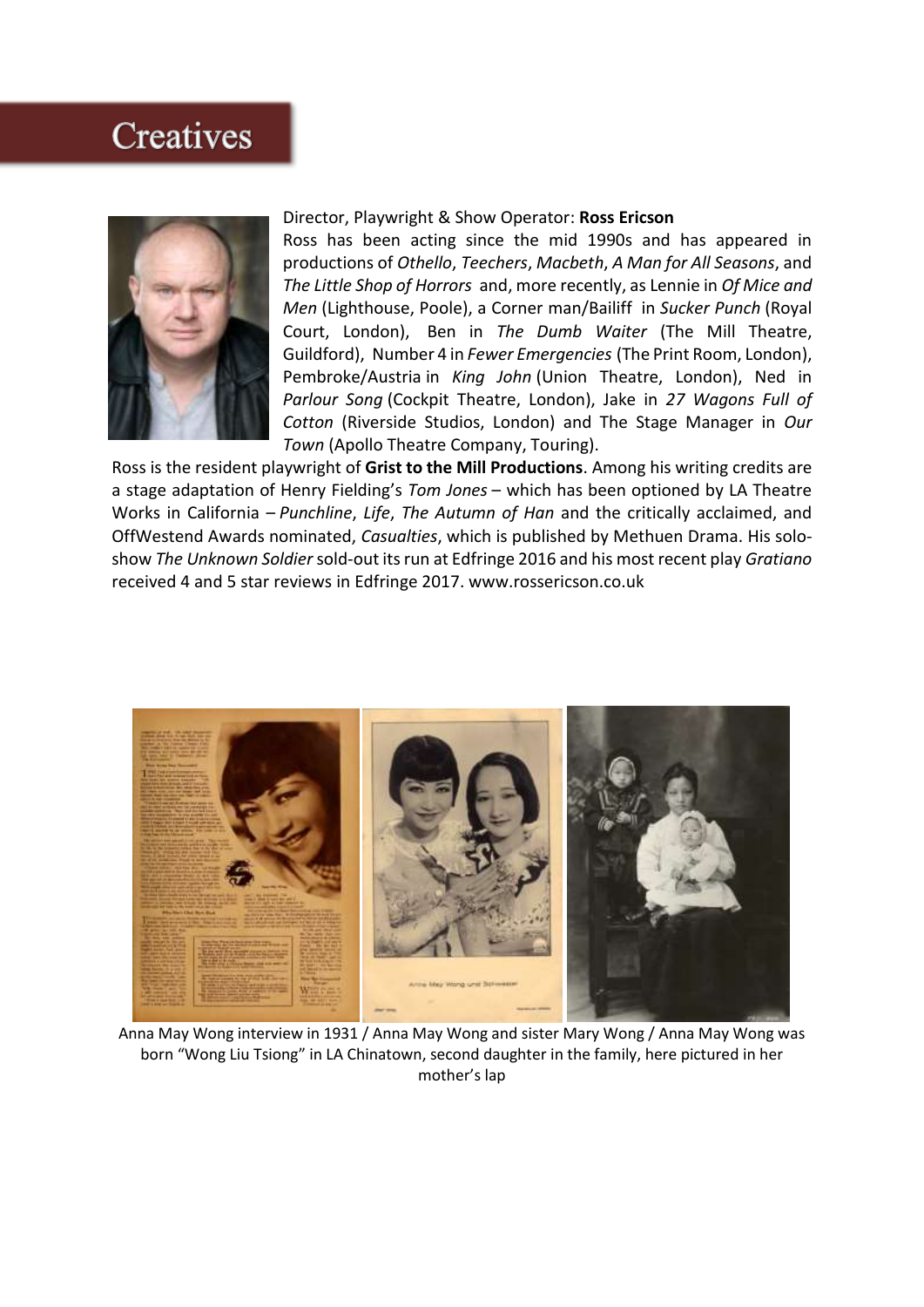

#### Actor & Producer: **Michelle Yim**

Michelle is a British-East-Asian actor and graduated from ALRA. Theatre: *DiaoChan: The Rise of the Courtesan* (UK Tour); *From Shore to Shore* (Freedom Studios, Leeds); *The Autumn of Han* (UK Tour); *Arrivals* (NI tour); *The King and I* (Theatre at the Mill); *The Translator* (playreading, Soho theatre) & *Writers Pathway Project* (play-readings, Octagon Bolton). She has also appeared in numerous short films and in small roles on TV (*Sherlock* & *Blue Murder*), and works as a voice over artist in English, Cantonese and Mandarin.

She is also one of the founders of **Red Dragonfly Productions**, which strives to bring stories from the East and Far East to a British and European audience. Working in collaboration with **Grist to the Mill Productions**, the team has started on a three year programme to bring three classic Chinese stories to the British stage. *The Autumn of Han* 2014-2015 and *DiaoChan: The Rise of the Courtesan* 2015-2016 have now successfully toured the UK and the third year will see *Monkey and The Cave of the Spider Demons* grace the British stage in 2018. Red Dragonfly also encourages and nurtures new BEA and BSA playwrights through their annual new-writing competition *Taking Flight Festival*.



www.reddragonflyproductions.co.uk

'*Beautifully realised, captivating piece of theatre.*' **LondonTheatre1 on** *DiaoChan: The Rise of the Courtesan*

> '*An exquisite little piece of theatre, a respectful bow to the era with an aura of authenticity and intrigue.*' **Everything Theatre on** *DiaoChan: The Rise of the Courtesan*

'A wonderful experience to explore the culture and traditions of ancient China through their own mythology, in a manner that will appeal to everyone.' **British Theatre Guide on The Autumn of Han** 









*'Fast paced... with much entertainment... Red Dragonfly Productions has exceeded expectations'* **LiveTheatreUK on** *Taking Flight New Writing Festival 2017*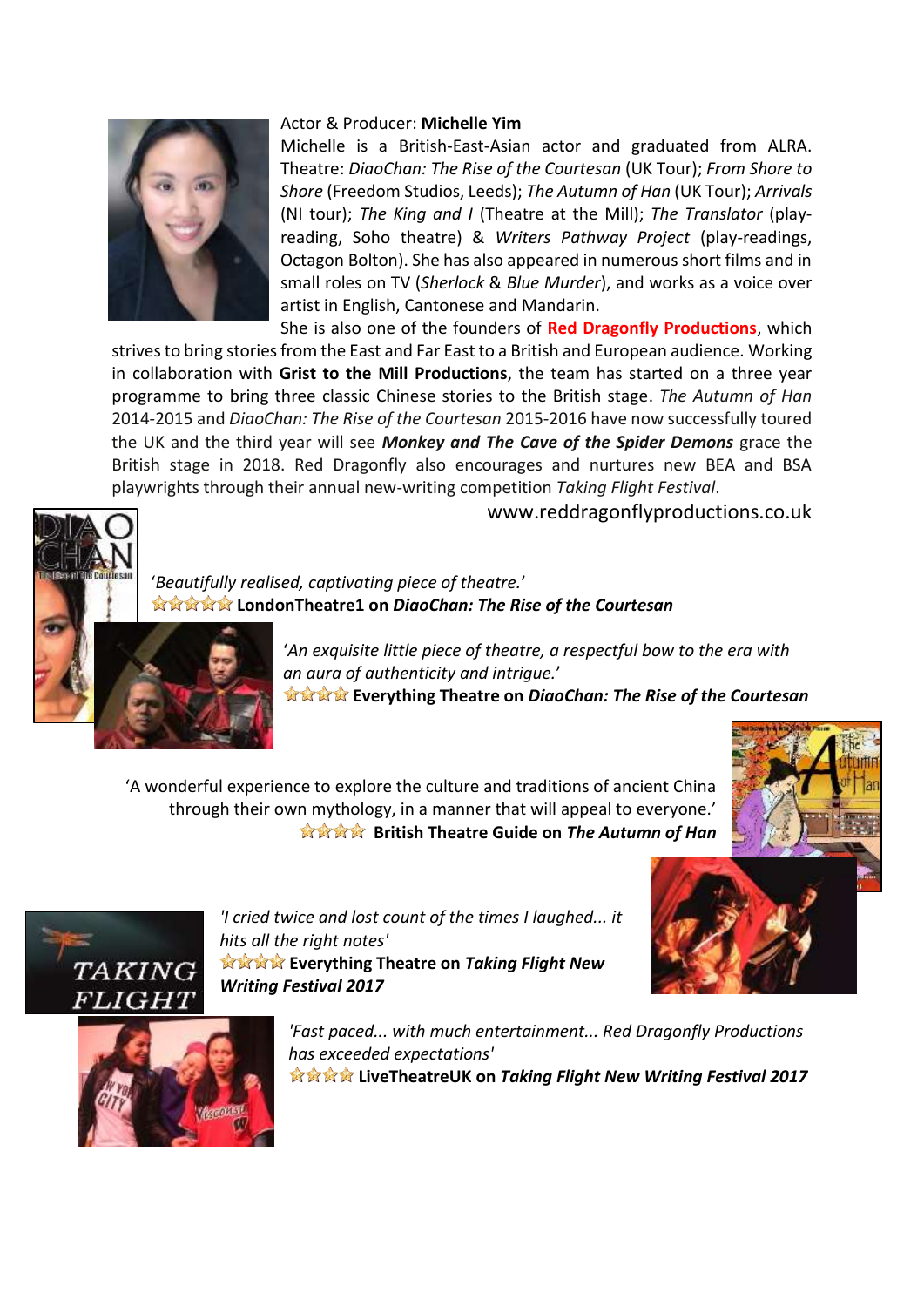

**Grist to the Mill** was founded in 2012 with a specific aim to bring new writing to the world's stages. Resident writer **Ross Ericson** has had noted success with his critically acclaimed adaptation of Henry Fielding's *Tom Jones* and his play *Casualties*, which was nominated for Best New Play at the OffWestend Awards and published by Methuen. Grist also co-produced *The Autumn of Han* and *DiaoChan* with Red Dragonfly. 5 stars *The Unknown Soldier* **sold-out** it's run at Edinburgh Fringe Festival 2016 and is also published by Methuen Bloomsbury. www.gristtheatre.co.uk



'If you don't ever want to see another WW1 play, then you want to see \*this\*. Superb!'

**FringeGuru on The Unknown Soldier** 

'An unmissable and thought-provoking play that has so much relevance in today's society' **Edinburgh Festival Mag on** *The Unknown Soldier*

'An original perspective on a story we think we all know, and offer a reminiscence that... is poignant and thought-provoking' **The Independent on The Unknown Soldier** 

'It's not about glory or futility, it's about the loyalty forged between friends'

**The Scotsman on The Unknown Soldier** 





'*Casualties* is perfectly executed… and will easily leave you reeling.'

 **What's on Stage on** *Casualties*

'A play of extremely high standard both in writing, direction and performance.'

 **LiveTheatre.co on** *Casualties*

'Wonderful piece of work… would have gladly gone back for more'

 **One Stop Arts on** *Casualties*

'Be prepared to be harrowed, to be moved to tears and to fall in love with the characters' **Remotegoat on Casualties**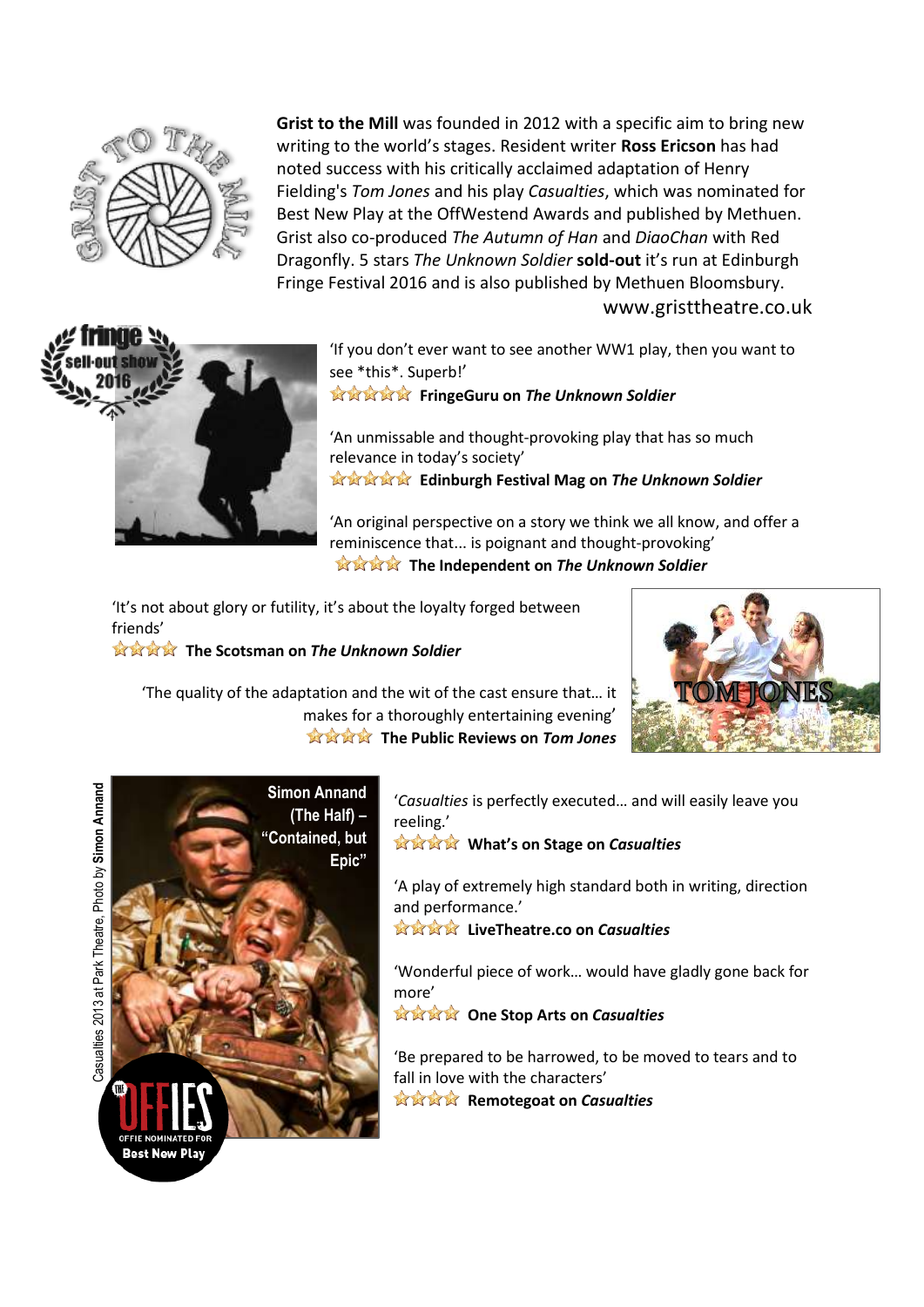## **Show Copy**

#### **Tagline**

The Tragic and Wonderful Life of Anna May Wong A Play with Songs

### **(52 words)**

From laundry girl to one of 1930s Hollywood's most glamorous stars, the tragic and wonderful life of Anna May Wong. Inter-weaved with songs and clips from her films. This is her story, her search for identity, her hopes and fears, and the personal sacrifices she made for the art that she loved.

#### **(105 words)**

Miss Anna May Wong invites you to join her in an evening of song and remembrance, as she tells us of her life. A tragic and wonderful life that saw her rise from laundry girl to become one of the acting elite - although she was the only leading lady that was never allowed to kiss her leading man. This is her story, her search for identity, her hopes and fears and the personal sacrifices she made for the art that she loved. Anna May Wong, the pioneering Chinese American actress who, despite all the odds, became one of Hollywood's best loved stars in 1930s.

From the teams behind 'The Unknown Soldier' and 'The Autumn of Han' Presented by Grist to the Mill and Red Dragonfly Productions Written and Directed by Ross Ericson Performed by Michelle Yim

#### **Links:**

Website: [https://www.reddragonflyproductions.co.uk/u](https://www.reddragonflyproductions.co.uk/an-evening-with-miss-wong)nforgettable-anna-may-wong

Website:<https://www.gristtheatre.co.uk/unforgettable-anna-may-wong>

Website: [https://www.micyim.co.uk/u](https://www.micyim.co.uk/an-evening-with-miss-wong)nforgettable-anna-may-wong

Twitter: @RDprod\_theatre #AnnaMayWong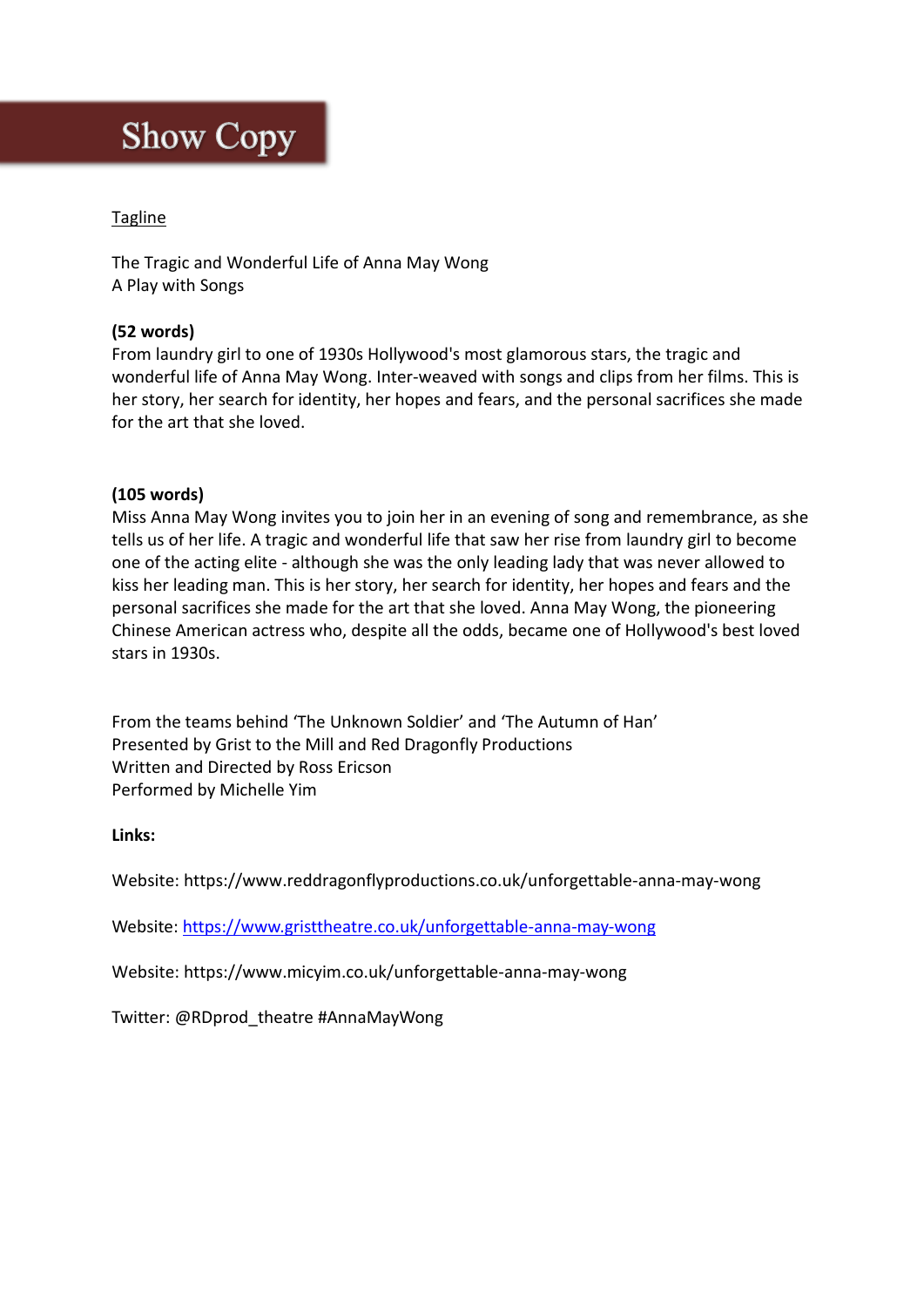### **Press Release**

### **Red Dragonfly Productions**

*Presents*

### The Unforgettable Anna May Wong

The Tragic and Wonderful Life of Hollywood's Anna May Wong

XXX Venue sees the performance of an insightful play about the pioneering Chinese-American 1930s Hollywood actress who inspired the song *"These Foolish Things (Remind Me of You)"* (by English writer Eric Maschwitz) and allegedly had a relationship with German actress Marlene Dietrich.

In *The Unforgettable Anna May Wong* we join the inimitable Anna May in one of her cabaret shows where, amongst some of her favourite songs, she tells us of her rise from laundry girl to one of Hollywood's most glamorous stars, and of her fight to prove that the world needed a star like her whether they wanted one or not. It is not only a story about a search for identity, about sacrifices made, but about a woman who was determined to make her mark on the world and have a damned good time doing it.

British East Asian theatre company **Red Dragonfly Productions** has strived to bring stories from the East and Far East to the British Stage since 2014. Their three-year classic programme had seen three classic Chinese stories grace the British stage in an accessible and entertaining format to British and European audiences: *The Autumn of Han* and *DiaoChan: The Rise of the Courtesan*, and *Monkey and The White Bone Demon*. Previously known as *An Evening with Miss Wong*, **The Unforgettable Anna May Wong** is their second production of a solo performance.

**'You don't have to be a movie fan to enjoy this'**  $\star \star \star \star$  The Scotsman

*'Playful, entertaining… and a pleasant appreciation for Old Hollywood charm'*  $\star \star \star \star$  Edinburgh49+3

*'Yim… beguiles the audience with a sly smile… and some truly impressive singing'* **– British Theatre Guide**

> **Web:** [www,reddragonflyproductions.co.uk](http://www.gristtheatre.co.uk/) **Twitter:** @rdprod\_theatre

**LISTING INFORMATION Venue: Dates/Time: Running Time:** 75mins **Tickets: Bookings:** 

**PRESS CONTACT – name: Michelle Yim e: info@reddragonflyproductions.co.uk t:07833 538318**